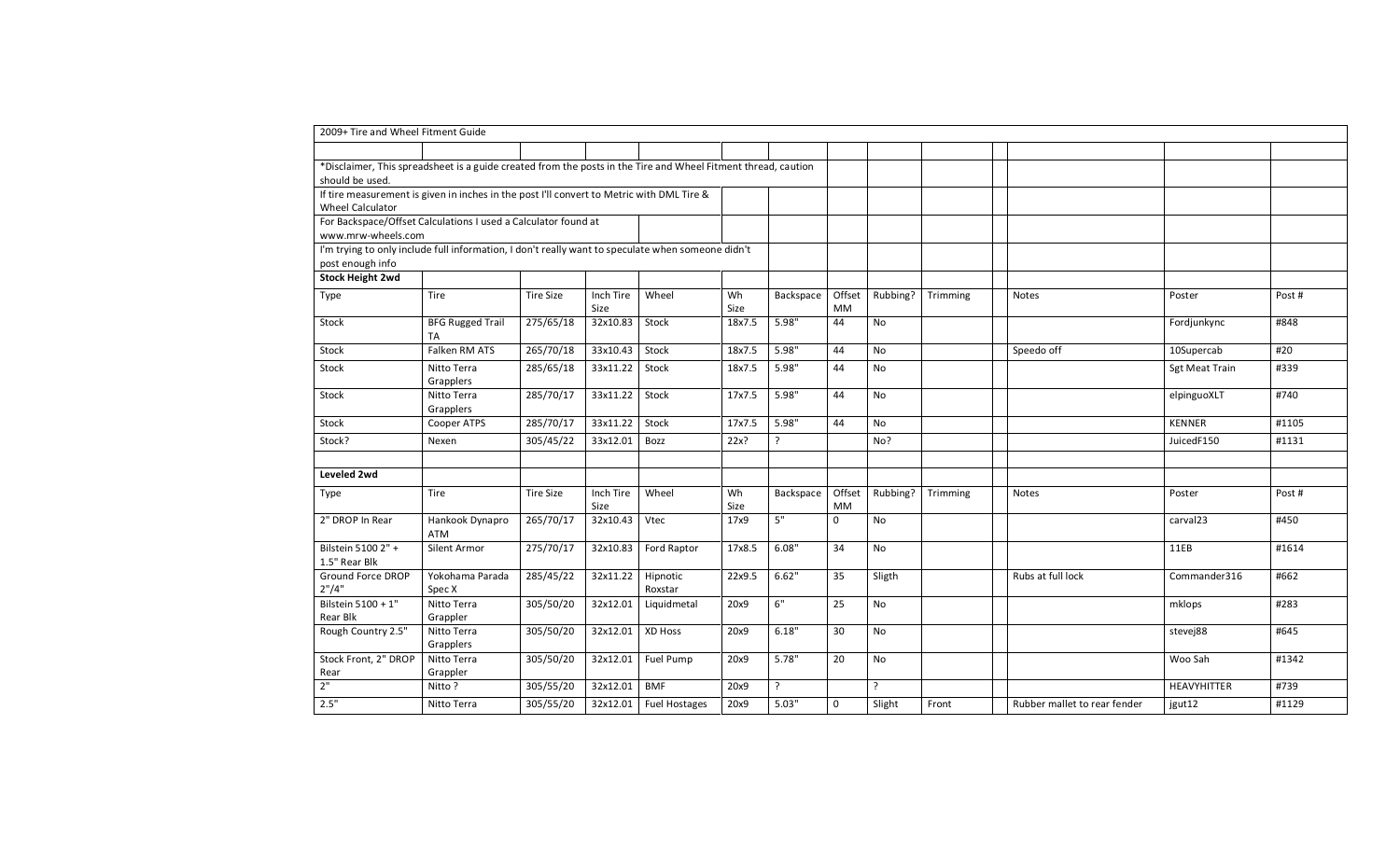|                                         | Grapplers                    |                  |                   |                    |            |           |              |           | Valance          | trim                                                |                  |        |
|-----------------------------------------|------------------------------|------------------|-------------------|--------------------|------------|-----------|--------------|-----------|------------------|-----------------------------------------------------|------------------|--------|
| Readylift 3"                            | Nitto Dune<br>Grapplers      | 305/60/18        | 32x12.01          | Deck Cepek<br>DCII | 18x9       | 5"        | $\mathbf{0}$ | <b>No</b> |                  | Tires stick out 1.5" from fender.<br>$+1.5$ in rear | cnsmoore         | #45    |
| Daystar 1"                              | Nitto Crosstek               | 275/60/20        | 33x10.83          | Stock              |            |           |              | No        |                  |                                                     | boston23         | #613   |
| HBS <sub>2"</sub>                       | Cooper Zeon LTZ              | 275/60/20        | 33x10.83          | $\cdot$            | $\cdot$    | 5"        |              | Slight    | Fender<br>Flares |                                                     | HappyHour        | #723   |
| Auto Spring 2.5"                        | Nitto Grapplers              | 275/70/18        | 33x10.83          | Stock?             |            |           |              | <b>No</b> |                  | Lifted Rear 1.5"                                    | delirious        | #15    |
| Bilstein 5100 2.5" +<br>1" 4x4 Blk      | Nitto Terra<br>Grapplers     | 275/70/18        | 33x10.83          | Victory Bristole   | 18x9       | 5"        | $\mathbf{0}$ | No        |                  |                                                     | abgiles          | #485   |
| $2.5" + 4x4$ Blocks in<br>Rear          | Nitto Terra<br>Grapplers     | 275/70/18        | 33x10.83          | Stock              | 18x7.5     | 5.98"     | 44           | No        |                  |                                                     | superccs         | #748   |
| $2.5" + OEM 4x4$<br><b>Blocks</b>       | Duratracs                    | 275/70/18        | 33x10.83          | Stock              | 18x7.5     | 5.98"     | 44           | No        |                  | A bit tight in the front                            | will_reed        | #832   |
| Readylift 3"?                           | Nitto Trail<br>Grappler      | 285/65/18        | 33x11.22          | Fuel??             | $18x$ ?    |           |              | <b>No</b> |                  |                                                     | jc0311           | #618   |
| Autospring 2"                           | <b>BFG All Terrains</b>      | 285/65/18        | 33x11.22          | Stock              | 18x7.5     | 5.98"     | 44           | No        |                  |                                                     | 2010BigBlue      | #1061  |
| Bil 5100 2.5"                           | <b>BFG AT KO</b>             | 285/70/17        | 33x11.22          | Pro Comp 7005      | 17x9       | 4.75"     | $-6.3$       | Rear      | Non              | Lifted Rear 1.25"                                   | Paxford          | #2     |
| 2" DROP In Rear                         | Yoko Geolander<br><b>ATS</b> | 285/70/17        | 33x11.22          | Vtec               | 17x9       | 5"        | $\mathbf{0}$ | No        |                  |                                                     | carval23         | #465   |
| 2" Tuff Country                         | Nitto Terra<br>Grappler      | 285/50/22        | 33x11.22          | Foose Legend 6     | 22x?       |           | 35           | <b>No</b> |                  | *Not sure if 2wd or 4x4                             | 1BADK9           | #1761  |
| HBS <sub>2"</sub>                       | Nitto Terra<br>Grappler AT   | 325/60/18        | 33x12.8           | XD Addicts         | 18x9       | ?         |              | $\cdot$   |                  |                                                     | Vetteparts       | #203   |
| $2"$ Level + 1.5" Rear<br><b>Blocks</b> | Nitto Terra<br>Grapplers     | 285/75/17        | 34x11.22          | Stock              | 17x7.5     | 5.98"     | 44           | No        |                  |                                                     | MDK4USC          | #1609  |
| 3" HBS + 1.5" Rear                      | Nitto Trail<br>Grappler      | 295/70/18        | 34x11.61          | Stock              |            |           |              | Slight    |                  | Rubs at full lock on Control Arm                    | mingles          | #1658  |
| 3" Level                                | <b>BFG All Terrains</b>      | 305/65/18        | 34x12.01          | Stock*             | 18x7.5?    |           |              | No?       |                  | *04-06 Lariat 18's                                  | caliboost        | #1650  |
| <b>HBS 2"</b>                           | Brig Dueler AT R 2           | 315/70/17        | 34x12.4           | Stock              | 17x7.5     | 5.98"     | 44           | Yes       | Inner Fender     |                                                     | 09whiteXL        | #17    |
| Readylift 3" + 1"<br>Rear Blk           | <b>BFG AT KO</b>             | 315/70/17        | 34x12.4           | Ford Raptor        | 17x8.5     | 6.08"     | 34           | No        |                  |                                                     | <b>SuperDave</b> | #160   |
| HBS <sub>2"</sub>                       | <b>BFG All Terrains</b>      | 315/70/17        | 34x12.4           | Ford Raptor        | 17x8.5     | 6.08"     | 34           | No        |                  |                                                     | stormin904       | #273   |
| Bilstein 5100 "3rd<br>Ring"             | Pro Comp Xtreme              | 318/68/18*       | 35x12.52          | Stock              | 18x7.5     | 5.98"     | 44           | No        |                  | *35x12.5x18                                         | Army Monkey      | #653   |
| 4" Lift 2wd                             |                              |                  |                   |                    |            |           |              |           |                  |                                                     |                  |        |
| Type                                    | <b>Tire</b>                  | <b>Tire Size</b> | Inch Tire<br>Size | Wheel              | Wh<br>Size | Backspace |              | Rubbing?  | Trimming         | Notes                                               | Poster           | Post # |
| 6" Lift 2wd                             |                              |                  |                   |                    |            |           |              |           |                  |                                                     |                  |        |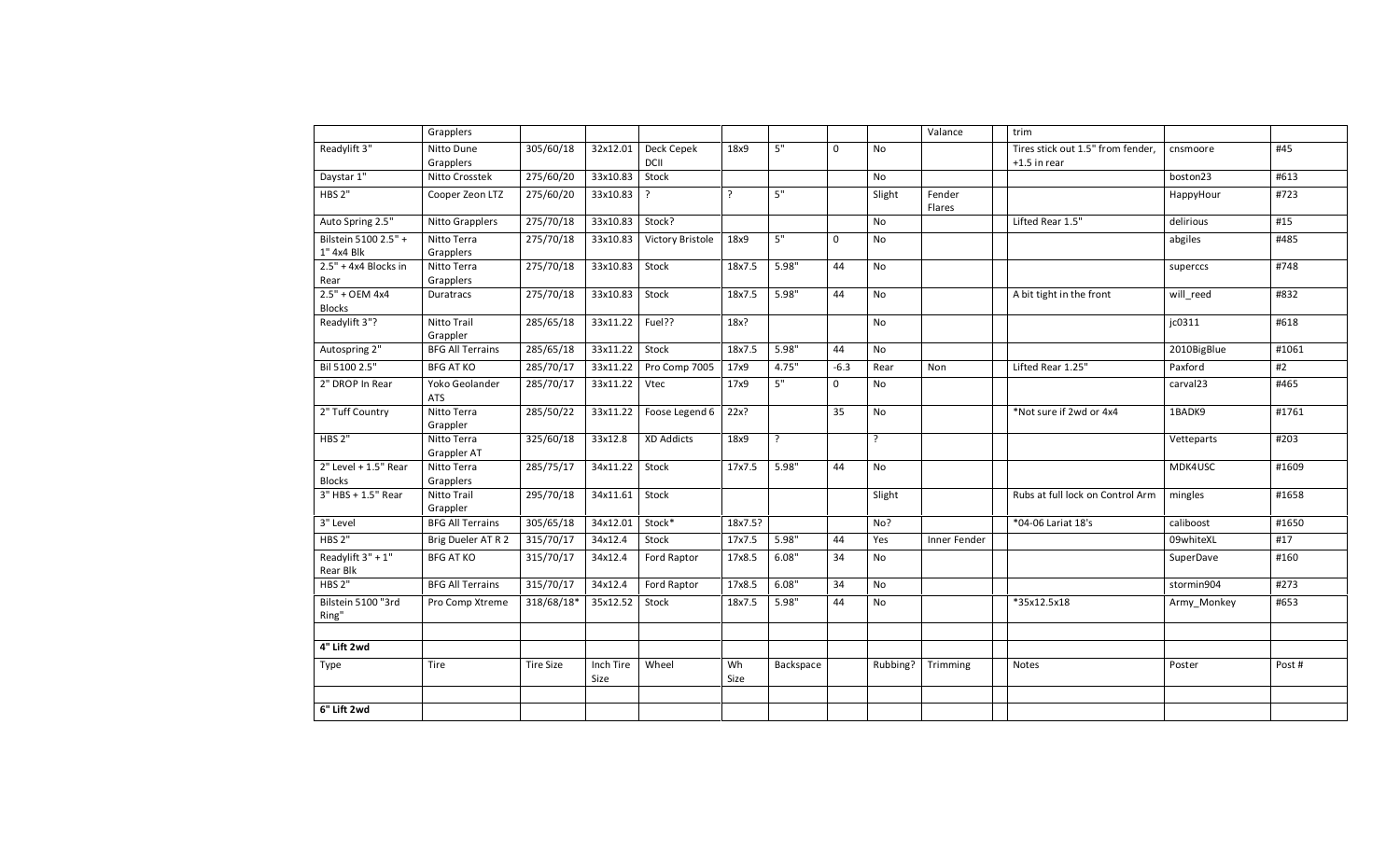| Type                    | Tire                                 | <b>Tire Size</b> | Inch Tire         | Wheel                 | Wh         | Backspace      |              | Rubbing? | Trimming  | Notes                                              | Poster         | Post#             |
|-------------------------|--------------------------------------|------------------|-------------------|-----------------------|------------|----------------|--------------|----------|-----------|----------------------------------------------------|----------------|-------------------|
|                         |                                      |                  | Size              |                       | Size       |                |              |          |           |                                                    |                |                   |
| Pro Comp 6" + 1.5"      | Pro Comp Extreme                     | 318/68/18*       | 35x12.52          | XD Spy                | 18x9       | 4.5"           | $-12$        | No?      |           |                                                    | Tug41          | #547              |
| Blk to Lvl              |                                      |                  |                   |                       |            |                |              |          |           |                                                    |                |                   |
|                         |                                      |                  |                   |                       |            |                |              |          |           |                                                    |                |                   |
| <b>Stock Height 4wd</b> |                                      |                  |                   |                       |            |                |              |          |           |                                                    |                |                   |
| Type                    | Tire                                 | <b>Tire Size</b> | Inch Tire<br>Size | Wheel                 | Wh<br>Size | Backspace      | Offset<br>МM | Rubbing? | Trimming  | <b>Notes</b>                                       | Poster         | Post #            |
| Stock                   | ?                                    | 285/50/20        | 31x11.22          | $\cdot$               | 20x8.5     | 6.12"          | 35           | No?      |           |                                                    | belly2878      | #631              |
| Stock                   | Firestone<br><b>Destination AT</b>   | 265/70/17        | 32x10.43          | Stock                 | 17x7.5     | 5.98"          | 44           | No       | <b>No</b> |                                                    | fordman1264    | #48               |
| Stock                   | Goodyear<br>Authority                | 265/70/17        | 32x10.43          | Stock                 | 17x7.5     | 5.98"          | 44           | No       | <b>No</b> |                                                    | Sebel          | #69               |
| Stock                   | <b>BFG AT</b>                        | 275/65/18        | 32x10.83          | <b>ATX Crawler</b>    | 18x?       | ?              |              | No?      |           |                                                    | SailorDon      | #993              |
| Stock?                  | Michelin LTX 2                       | 275/65/18        | 32x10.83          | Stock                 | 18x7.5     | 5.98"          | 44           | No       |           |                                                    | KevinR         | #1168             |
| Stock                   | ?                                    | 275/65/18        | 32x10.83          | Incubus<br>Crusher    | 18x9       | 5.47"          | 12           | No?      |           |                                                    | mozy           | #1637             |
| Stock                   | Cooper Zeon LTZ                      | 275/60/20        | 33x10.83          | Stock                 |            |                |              | No       | No        | 33x10.83x20                                        | koss233        | #32               |
| Stock                   | Falken Rocky Mtn<br><b>ATS</b>       | 275/60/20        | 33x10.83          | Liquid Metal<br>Magam | 20x?       | $\overline{?}$ |              | No?      |           |                                                    | Scrappy Doo    | #397              |
| Stock                   | Cooper Zeon LTZ                      | 275/60/20        | 33x10.83          | Fuel Offroad<br>Boost | 20x9       | 5.78"          | 20           | No?      |           |                                                    | 5111           | #1236             |
| Stock                   | <b>BFG Rugged</b><br><b>Terrains</b> | 275/60/20        | 33x10.83          | Ceterling<br>Tomcats  | 20x8.5     | $\cdot$        |              | No?      |           |                                                    | ProfessorRC    | #1458             |
| Stock                   | Nitto Terra<br>Grapplers             | 275/70/18        | 33x10.83          | Stock                 | 18x7.5     | 5.98"          | 44           | No       |           | Replaced Spare too, close to<br><b>Heat Shield</b> | g4b0r          | #1204             |
| Stock                   | <b>BFG AT KO</b>                     | 275/70/18        | 33x10.83          | Fuel Krank            | 18x9       | 5.75"          | 19           | No?      |           |                                                    | BobbyC         | #1209             |
| Stock                   | Duratracs                            | 275/70/18        | 33x10.83          | Stock                 | 18x7.5     | 5.98"          | 44           | No       |           | Waiting on Bilstein shocks to<br>raise 0.75"       | p4user         | #1376             |
| Stock                   | <b>BFG All Terrain KO</b>            | 275/70/18        | 33x10.83          | Stock?                |            |                |              | No       |           |                                                    | 2010XLT4X4     | #1448             |
| Stock                   | Duratracs                            | 285/60/20        | 33x11.22          | Stock                 |            |                |              | No       |           |                                                    | Westbayou      | #280              |
| Stock                   | Duratracs                            | 285/60/20        | 33x11.22          | Enkei TS-P1           | 20x9       | 6.37"          | 35           | No       |           |                                                    | mikegronholz   | #630              |
| Stock                   | <b>BFG AT KO</b>                     | 285/65/18        | 33x11.22          | Monster               | 18x9       | ?              |              | No       |           | Tight 3/4-1" Clearance at full<br>lock             | chancetlu      | #1091             |
| Stock                   | Nitto ?                              | 285/70/17        | 33x11.22          | Ford Raptor           |            |                |              | No       |           |                                                    | <b>Big TEX</b> | #150              |
| Stock                   | <b>BFG AT</b>                        | 285/70/17        | 33x11.22          | Pro Comp 7032         | 17x9       | 4.75           | $-6.3$       | No       |           |                                                    | F-5150         | #331              |
| Stock                   | Goodyear<br>Duratracs                | 285/60/20        | 33x11.22          | Stock                 |            |                |              | No       |           |                                                    | exponentialpi  | #1619             |
| Stock                   | Nitto Terra<br>Grapplers             | 305/45/22        | 33x12.01          | $\cdot$               | 22x9.5     | ?              |              | No?      |           |                                                    | Nsrailman      | #,141,145,<br>148 |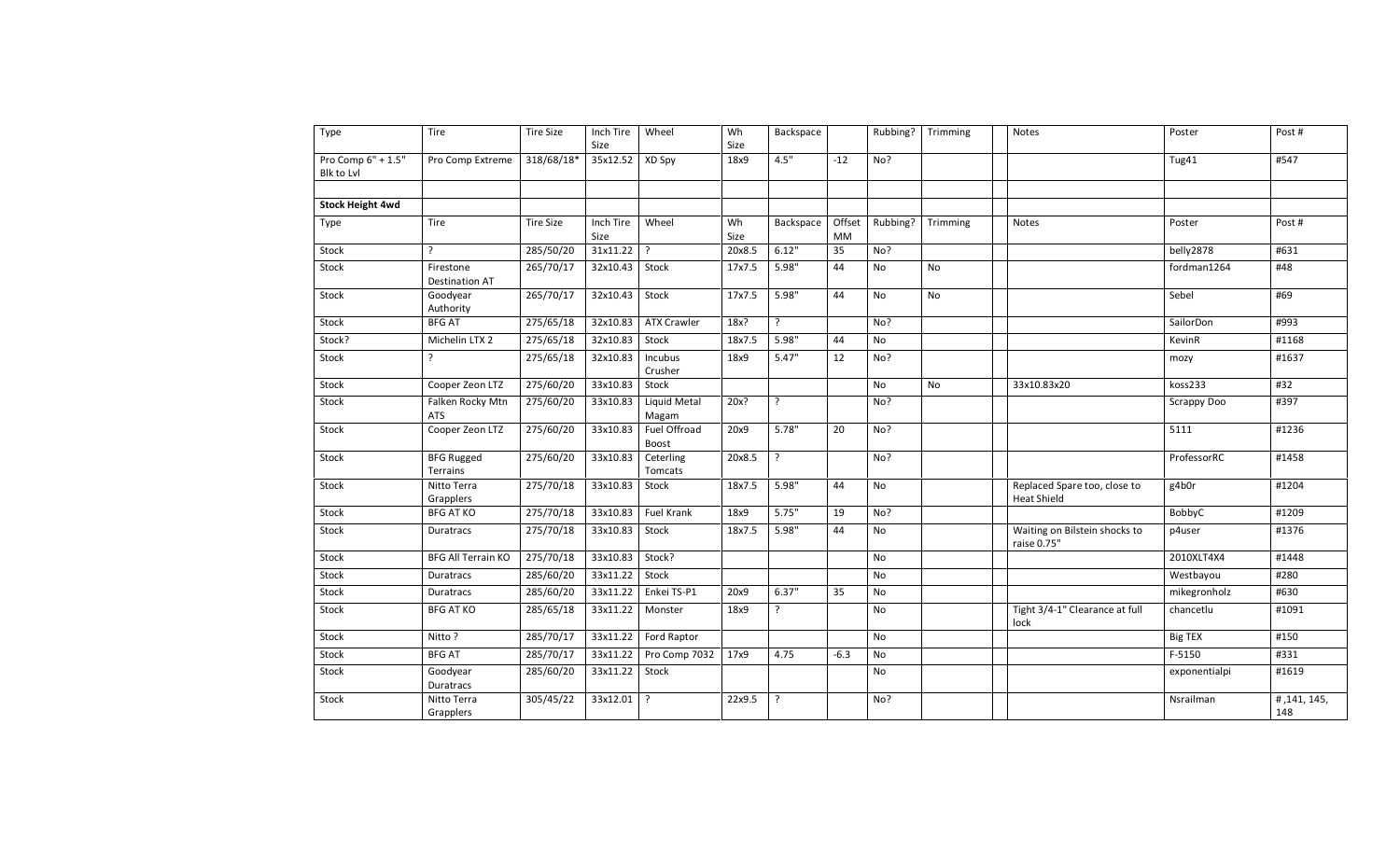| Stock                                  | Nitto Terra<br>Grapplers           | 305/55/20        | 33x12.01 Stock |                          |            |                |              | No        |                   | Added 2" Level for Looks                            | PawPaw          | #990   |
|----------------------------------------|------------------------------------|------------------|----------------|--------------------------|------------|----------------|--------------|-----------|-------------------|-----------------------------------------------------|-----------------|--------|
| Stock                                  | Nitto Terra<br>Grapplers           | 305/55/20        | 33x12.01       | Stock                    |            |                |              | No        |                   |                                                     | mitesh98        | #1195  |
| Stock                                  | Nitto Terra<br>Grapplers           | 305/55/20        | 33x12.01       | Stock                    |            |                |              | No        |                   |                                                     | 6michaud        | #1227  |
| Stock                                  | Nitto Terra<br>Grapplers           | 305/55/20        | 33x12.01       | Stock                    |            |                |              | <b>No</b> |                   |                                                     | dtown1213       | #1431  |
| Stock                                  | Michelin LTX AT2                   | 275/65/20        | 34x10.83       | Stock                    |            |                |              | No        |                   |                                                     | prime81         | #1755  |
| Stock                                  | Nitto Terra<br>Grapplers           | 295/70/18        | 34x11.61       | Stock                    | 18x7.5     | 5.98"          | 44           | No        |                   |                                                     | dmarti4         | #766   |
| Stock                                  | BFG AT?                            | 315/70/17        | 34x12.4        | Ford Raptor              | 17x8.5     | 6.08"          | 34           | No        | <b>No</b>         |                                                     | ken.j           | #68    |
| Stock                                  | <b>BFG All Terrain</b>             | 285/65/20        | 35x11.22       | Stock                    |            |                |              | <b>No</b> |                   |                                                     | mikeym5541      | #1347  |
| Stock                                  | <b>BFG KM2 Muds</b>                | 318/72/17*       | 35x12.52       | <b>Black Crush</b>       | 17x8       | 5.5"           | 25           | Slight    |                   | Plastic Shroud at compression                       | FX4ord          | #376   |
| Leveled 4wd                            |                                    |                  |                |                          |            |                |              |           |                   |                                                     |                 |        |
| Type                                   | Tire                               | <b>Tire Size</b> |                | Wheel                    | Wh<br>Size | Backspace      | Offset<br>MM |           | Rubbing? Trimming | Notes                                               | Poster          | Post # |
| Autospring 2"                          | Nitto Terra<br>Grapplers           | 275/55/20        | 32x10.83       | <b>KMC XD</b><br>Addicts | 20x9       | ?              |              | No?       |                   |                                                     | Pete_Eco_XLT    | #1178  |
| $2"$                                   | Nitto Terra<br>Grapplers           | 285/55/20        | 32x11.22       | American<br>Racing       | ?          | $\cdot$        |              | No        |                   |                                                     | Sheppard8171    | #1344  |
| Daystar 2"                             | Nitto Terra<br>Grapplers           | 305/50/20        | 32x12.01       | Moto Metal<br>961        | 20x9       | $\cdot$        |              | $\cdot$   |                   |                                                     | drksuroo        | #206   |
| $2.5" + 1.5"$ Rear                     | Nitto Terra<br>Grapplers           | 305/60/18        | 32x12.01       | XD Monsters              | ?          | ?              | 18           | No        |                   |                                                     | FAA             | #1643  |
| Rough Country 2.5"<br>$+1^{\rm u}$ Blk | Goodyear<br><b>Duratracs</b>       | 275/70/18        | 33x10.83       | Eagle Alloys<br>079      | 18x8.5     | $6"$           | 31           | No        |                   |                                                     | DocJake         | #276   |
| 2"                                     | Nitto Trail<br><b>Grapplers MT</b> | 285/65/18        | 33x11.22       | Stock                    | 18x7.5     | 5.98"          | 44           | No?       |                   |                                                     | Italianbuca     | #950   |
| 2.5"                                   | Nitto Trail<br>Grapplers           | 285/65/18        | 33x11.22       | Fuel Hostage             | 18x9?      | 4.03"          | -24?         | No        |                   |                                                     | blueflamescrew  | #1017  |
| HBS 2"                                 | Kumho                              | 285/70/17        | 33x11.22       | Moto Metal<br>951        | 17x?       | $\ddot{\cdot}$ |              | No        |                   |                                                     | 2010builder     | #236   |
| HBS <sub>2"</sub>                      | <b>Duratracs</b>                   | 285/70/17        | 33x11.22       | Stock                    | 17x7.5     | 5.98"          | 44           | No?       |                   |                                                     | Allfat          | #978   |
| Rough Country 2.5"                     | <b>BFG All Terrain KO</b>          | 285/70/17        | 33x11.22       | Fuel Octane              | 17x8.5     | 5.25"          | 12           | No        |                   |                                                     | avvblanc01      | #1471  |
| HBS <sub>2"</sub>                      | Nitto Terra<br>Grapplers           | 285/70/17        | 33x11.22       | <b>VTEC Raptors</b>      | 17x?       | ?              |              | No?       |                   | Says +25 offset, without width<br>cant calculate BS | Stenz           | #1485  |
| 2"                                     | Nitto Trail<br>Grapplers           | 295/55/20        | 33x11.61       | <b>KMC Monster</b>       | $20x$ ?    | ?              |              | No?       |                   |                                                     | Hwb330          | #1483  |
| Bilstein 5100 2.5"                     | Duratracs                          | 295/65/18        |                | 33x11.61 Method Race     | 18x9       | 5.7"           | 18           | No        |                   |                                                     | RiverRunner1775 | #341   |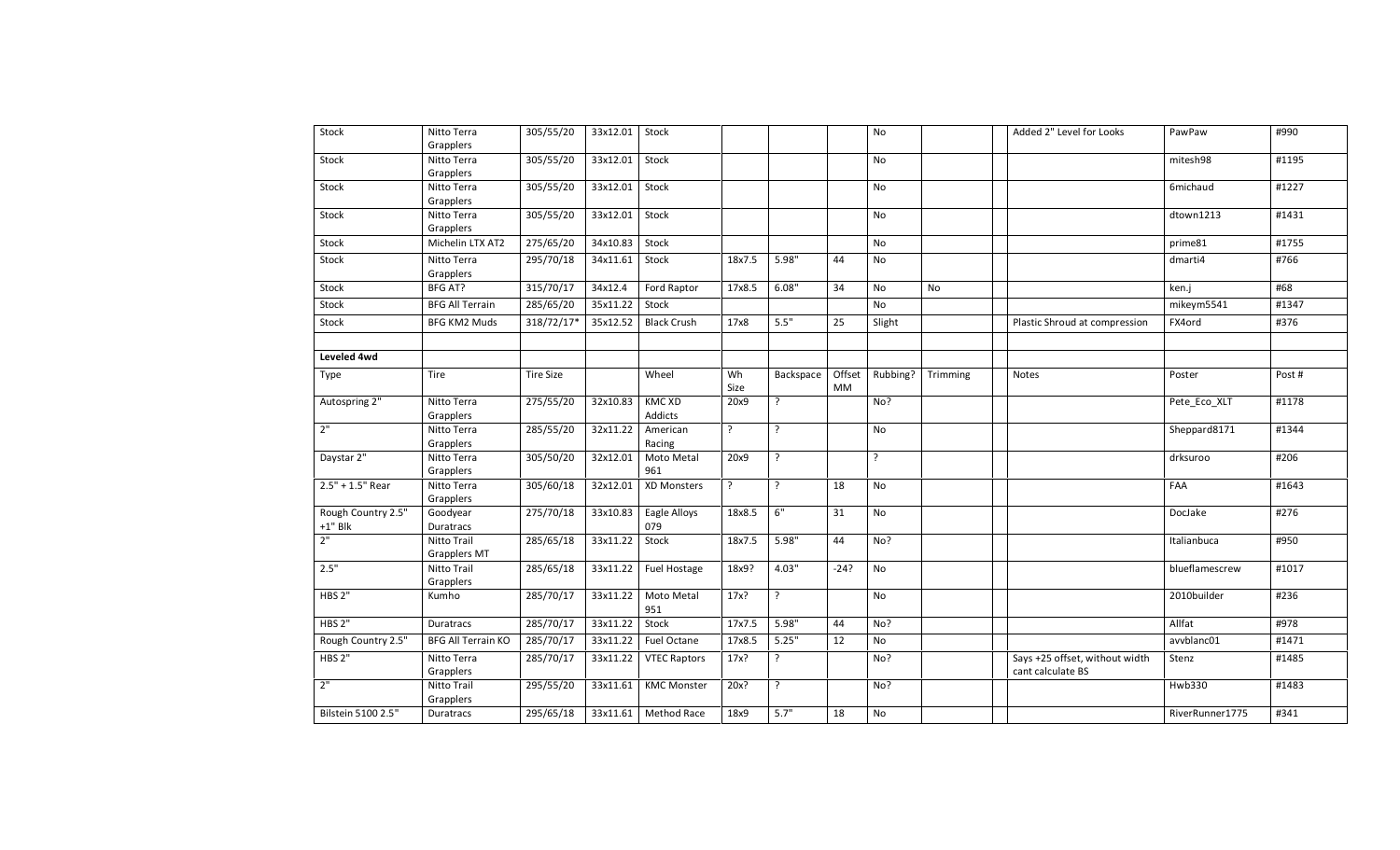|                                           |                                    |           |          | Wheel                           |        |             |              |           |                  |                                               |                |             |
|-------------------------------------------|------------------------------------|-----------|----------|---------------------------------|--------|-------------|--------------|-----------|------------------|-----------------------------------------------|----------------|-------------|
| <b>Bilstein 5100 2"</b>                   | <b>Duratracs</b>                   | 295/65/18 | 33x11.61 | <b>KMC XD</b><br><b>Diesels</b> | 18x9   | $\tilde{f}$ |              | No?       |                  |                                               | truth          | #433        |
| 2" Ready Lift                             | <b>Duratracs</b>                   | 295/65/18 | 33x11.61 | Stock                           | 18x7.5 | 5.98"       | 44           | No?       |                  |                                               | winnipegxtr    | #581        |
| 2" +3" Rear Block                         | Duratracs                          | 295/65/18 | 33x11.61 | Fuel Octane                     | 18x9   | 5.78"       | 20           | No?       |                  |                                               | 11Lariat62Crew | #1159       |
| Bilstein 5100 Max,<br>Add A Leaf          | Duratracs                          | 295/65/18 | 33x11.61 | Fuel Kranks                     | 18x9   | 5.78"       | 20           | No?       |                  |                                               | BobbyVA        | #1429       |
| $2" + 3"$ Rear Blk                        | Nitto Terra<br>Grapplers           | 295/70/17 | 33x11.61 | Stock                           | 17x7.5 | 5.98"       | 44           | No        |                  |                                               | BlueCountry    | #108        |
| Readylift 2"                              | Nitto Terra<br>Grappler AT         | 295/70/17 | 33x11.61 | Stock                           | 17x7.5 | 5.98"       | 44           | No        |                  |                                               | catumet        | #164        |
| Autospring 2" + 1"<br>Blk                 | Nitto Trail<br><b>Grapplers MT</b> | 295/70/17 | 33x11.61 | XD Series                       | 17x9   | 4.5"        | $-12$        | Yes       | Front<br>Valance | Trimming Front $\sim$ 1", Rear $\sim$ 3"      | RT4x4          | #239        |
| Bilsteins 5100 1.5" +<br>$2"$ Blk         | ?                                  | 295/70/17 | 33x11.61 | <b>XD Addicts</b>               | 17x9   | 5.7"        | 18           | No        |                  |                                               | kbates         | #892        |
| <b>HBS 2"</b>                             | Nitto Trail Grap<br>MT             | 305/55/20 | 33x12.01 | Fuel Octane                     | 20x9   | 5.03"       | $\mathbf{0}$ | Slight    |                  | Rubs at full lock in reverse                  | ffpetest53     | #21         |
| Daystar 2"                                | Nitto Terra<br>Grapplers           | 305/55/20 | 33x12.01 | Moto Metal<br>961               | 20x9   | $\cdot$     |              | ?         |                  |                                               | drksuroo       | #392        |
| 2"                                        | <b>BFG KM2</b>                     | 305/55/20 | 33x12.01 | Chrome<br>Rockstar              | 20x10  | $\cdot$     |              | Slight    |                  |                                               | bigsmit        | #407        |
| Daystar 2"                                | Nitto Terra<br>Grapplers           | 305/55/20 | 33x12.01 | Dick Cepeck DC<br>II's          | 20x9   | $\cdot$     |              | Slight    | Minor            |                                               | onlyinboards   | #678        |
| 2.5"                                      | Nitto Trail<br>Grapplers           | 305/55/20 | 33x12.01 | Stock                           |        |             |              | <b>No</b> |                  |                                               | KGSloan        | #759        |
| Autospring 2"                             | <b>BFG AT KO</b>                   | 305/55/20 | 33x12.01 | Stock                           |        |             |              | <b>No</b> |                  |                                               | <b>XFIT</b>    | #866        |
| Rough Country 2.5"                        | <b>BFG All Terrains</b>            | 305/55/20 | 33x12.01 | Stock                           | 20x8.5 | 6.48"       | 44           | No        |                  | Told would rub, hasn't<br>happened to him yet | BC's2011fx4    | #1121, 1124 |
| $\cdot$                                   | Duratracs                          | 305/55/20 | 33x12.01 | XD Hoss                         | 20x9?  | 5.7"        | 18           | No?       |                  |                                               | BENfx4         | #1170       |
| Autospring 2"                             | Nitto Terra<br>Grapplers           | 305/55/20 | 33x12.01 | Stock                           |        |             |              | Slight    |                  | Upper Control Arm at full lock                | riverrat2012   | #1207       |
| Bilstein 5100 2.5"?<br><b>Top Setting</b> | Nitto Trail<br>Grapplers           | 305/55/20 | 33x12.01 | Fuel Octane                     | 20x9   | 5.78"       | 20           | No?       |                  |                                               | Nodak          | #1223       |
| 2.5"                                      | Nitto Trail<br>Grapplers           | 305/55/20 | 33x12.01 | XD?                             | 20x9   | 5"          | $\Omega$     | No?       |                  |                                               | jessefx4       | #1232       |
| BilStein 5100 2.5"                        | <b>Duratracs</b>                   | 305/55/20 | 33x12.01 | <b>KMC XD Spy</b>               | 20x8.5 | 5.46"       | 18           | <b>No</b> |                  |                                               | rakins800      | #1242, 1309 |
| Bilstein 5100 2.25" +<br>2" Rear Blk      | Nitto Terra<br>Grapplers           | 305/55/20 | 33x12.01 | Stock                           |        |             |              | No?       |                  |                                               | adamsrk        | #1388       |
| Rough Country 2.5"                        | <b>BFG All Terrains</b>            | 305/55/20 | 33x12.01 | Fuel Hostage                    | 20x9   | 5.78"       | 20           | No        |                  |                                               | BC's2011fx4    | #1418       |
| Pro Comp 2" + Ride<br><b>Rite Airbags</b> | Duratracs                          | 305/55/20 | 33x12.01 | Raceline<br>Rampage             | 20x9   | 5.75"       | 20           | No(ish)   |                  | No rub so far had to remove<br>lower valance  | joshjohnson93  | #1420       |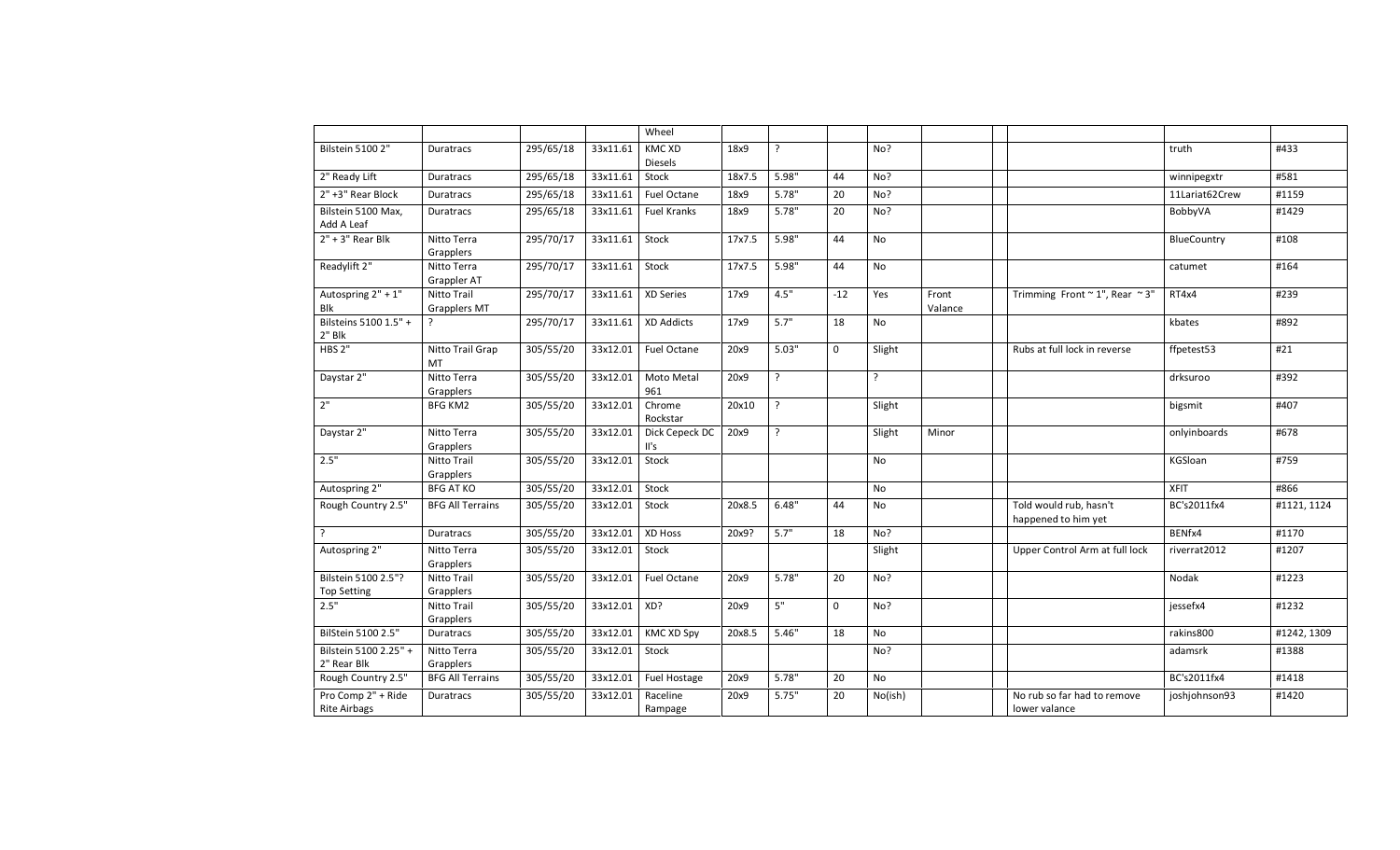| BDS 2.5" + 1" Rear<br>Block | Nitto Terra<br>Grapplers?          | 305/55/20  |          | 33x12.01 Fuel Hostage          | 20x9   | 5.78"          | 20           | $\cdot$ |                            |                                        | SuperCruzin         | #1513       |
|-----------------------------|------------------------------------|------------|----------|--------------------------------|--------|----------------|--------------|---------|----------------------------|----------------------------------------|---------------------|-------------|
| Pro Comp 2.5"               | Nitto Terra<br>Grapplers           | 305/55/20  | 33x12.01 | Stock                          |        |                |              | No      |                            |                                        | maddness            | #1569       |
| 2" Pro Comp                 | Hankook RF10                       | 305/55/20  | 33x12.01 | <b>XD Monsters</b>             | 20x?   |                | 18           | No?     |                            |                                        | colemac             | #1770       |
| $2.5" + Add a Leaf$         | Toyo AT2                           | 305/55/20  | 33x12.01 | XD 801                         | 20x?   |                | $\mathbf{0}$ | No?     |                            |                                        | <b>Blue Machine</b> | #1776       |
| $2" + 2"$ Rear Block        | Toyo MT                            | 318/44/22* | 33x12.52 | <b>BMF Stealth</b><br>Novakane | 22x?   | $\overline{?}$ |              | No      |                            | *33x12.5x22                            | <b>BLACKOUT FX4</b> | #1089       |
| 2.5"                        | Toyo MT                            | 318/44/22* | 33x12.52 | <b>Fuel Nutz</b>               | 20x10  | 5.97"          | 12           | No?     |                            |                                        | SilverBulletGT      | #1478       |
| 2.5"                        | Toyo MT                            | 318/52/20* | 33x12.52 | Image                          | 20x9   | ر.             |              | No      |                            | *33x12.5x20                            | drkemper            | #49         |
| Autospring 1.5"             | Toyo Mt                            | 318/52/20* | 33x12.52 | Fuel Throttle                  | 20x9   | 5.55"          | 14           | No?     |                            | *33x12.5x20                            | kungfu33            | #401        |
| 2 <sup>n</sup>              | Toyo MT                            | 318/52/20* | 33x12.52 | Rockstar                       | 20x8.5 | 5.14"          | 10           | No      |                            | *33x12.5x20                            | 303auburn           | #1054       |
| 2.5"                        | Toyo Open<br>Country MT            | 318/60/18* | 33x12.52 | XD Monsters                    | 18x9   | 5.7"           | 18           | Slight  | Front<br>Valance           | *33x12.5x18                            | foxracer2759        | #267        |
| Bilstein 5100               | General Grabber<br>AT <sub>2</sub> | 318/64/17* | 33x12.52 | Centerline                     | 17x9   | 6"             | 44           | No      |                            | *33x12.5x17, Truxx 1" blk in<br>rear   | Volunteer FF        | #41         |
| 2"                          | Nitto Terra<br>Grapplers           | 275/65/20  | 34x10.83 | Stock                          |        |                |              | No      |                            |                                        | wac45               | #106        |
| Truxx $2" + 1"$ in Rear     | Goodyear<br><b>Wrangler ATS</b>    | 275/65/20  | 34x10.83 | Stock                          |        |                |              | Slight  | Factory<br>Mudflaps        |                                        | Bandguy             | #195        |
| Autospring 2"               | <b>BFG TA KO</b>                   | 275/65/20  | 34x10.83 | 2008 Ford<br>OEM               | 20x?   | ?              |              | No      |                            |                                        | mitchb              | #568        |
| 2"                          | Cooper AT3                         | 275/65/20  | 34x10.83 | $\overline{?}$                 | 20x?   | ?              |              | Slight  |                            | Rubs at full crank                     | Yean                | #856        |
| Bilstein 5100 1.5"          | Nitto Terra<br>Grapplers           | 275/65/20  | 34x10.83 | Stock                          |        |                |              | No      |                            |                                        | PlayHard            | #934        |
| Bilstein 5100 1.5"          | Nitto Terra<br>Grapplers           | 275/65/20  | 34x10.83 | Stock?                         |        |                |              | No      |                            |                                        | bbballard11         | #1007       |
| 2"                          | Nitto Terra<br>Grapplers           | 275/65/20  | 34x10.83 | Stock                          |        |                |              | No      |                            | 2" Wheel ADAPTER                       | 2011 FX4 5.0        | #1023, 1029 |
| 2"                          | Duratracs                          | 275/65/20  | 34x10.83 | Stock                          |        |                |              | No?     |                            |                                        | fx4in780            | #1360       |
| 2"                          | Cooper AT3                         | 275/65/20  | 34x10.83 | Jagrutti                       | 20x?   | ?              |              | $\cdot$ |                            |                                        | Yean                | #1467       |
| Daystar 1" Budget<br>Boost  | Nitto Terra<br>Grapplers           | 275/65/20  | 34x10.83 | Stock?                         |        |                |              | No?     |                            |                                        | <b>DWSmoot</b>      | #1481       |
| Auto Spring 2"              | Nitto Terra<br>Grapplers           | 275/65/20  | 34x10.83 | <b>Gear Alloy</b><br>Nitro     | 20x9   | 5.70"          | 18           | Slight  | Angle cut 1" off<br>Airdam |                                        | Tat2thor            | #1552       |
| Icon Coilovers?             | Falken WildPeak<br>AT01            | 275/65/20  | 34x10.83 | <b>Fuel Nutz</b>               | 20x9   | 5.03"          | $\mathbf{1}$ | No?     |                            |                                        | Dozerfan            | #1641       |
| 2" Daystar                  | Toyo MT                            | 275/65/20  | 34x10.83 | Stock                          |        |                |              | No      |                            |                                        | Johnny Canuck       | #1648       |
| 3" Pro Comp + 2.5<br>Rear*  | <b>BFG Rugged</b><br>Terrain AT    | 275/65/20  | 34x10.83 | Stock                          |        |                |              | No?     |                            | *Air bags also, but used for<br>towing | LaBrash             | #1689       |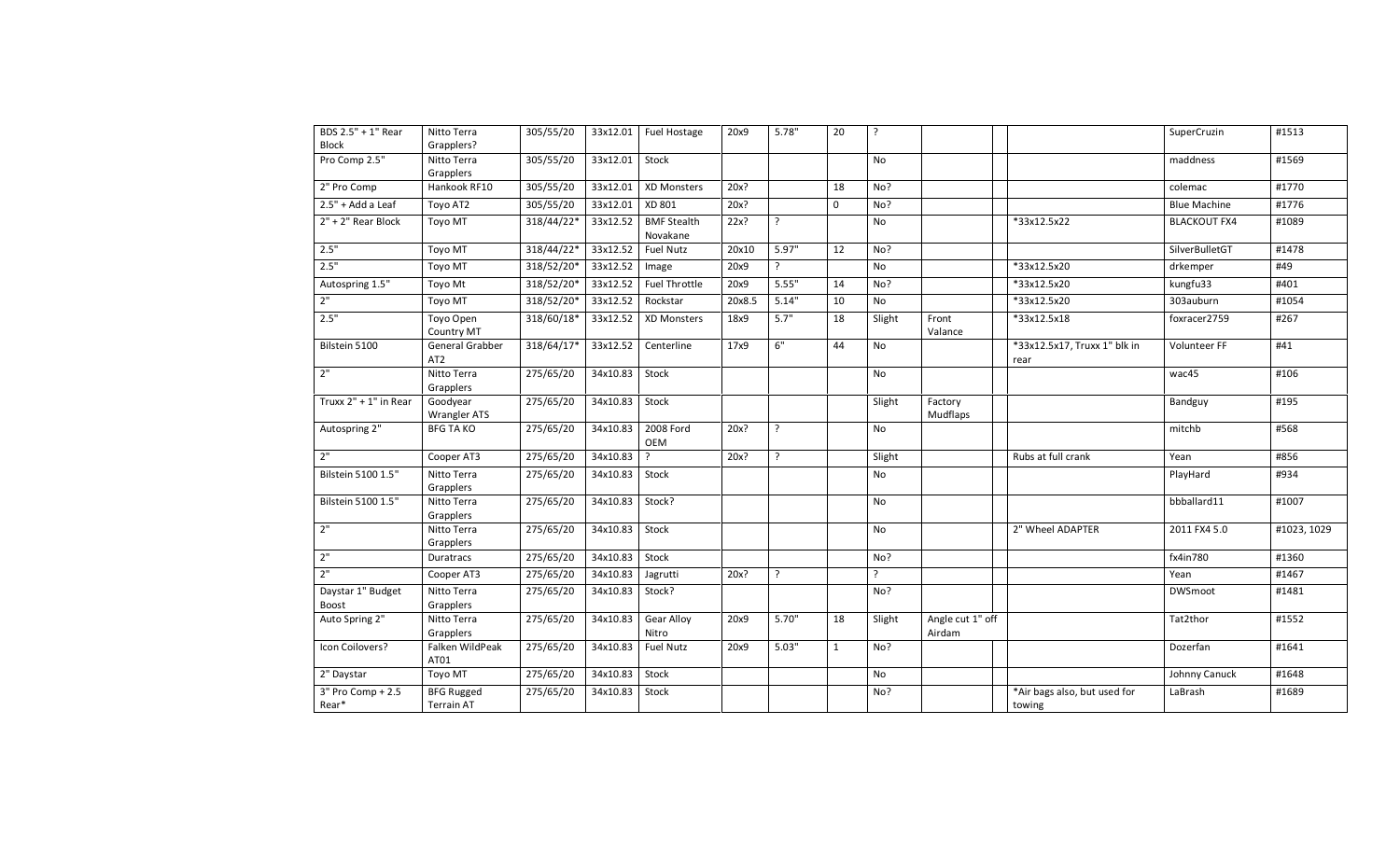| Autospring 2.5" + 3"<br><b>Rear Blocks</b> | Nitto Terra<br>Grapplers   | 285/55/22 | 34x11.22   Monster |                          | 22x9.5 | 6.62" |    | Slight |                       | Rub in reverse and Turning                       | topholefun        | #1455       |
|--------------------------------------------|----------------------------|-----------|--------------------|--------------------------|--------|-------|----|--------|-----------------------|--------------------------------------------------|-------------------|-------------|
| BDS $2.5" + Add a$<br>Leaf Rear            | Toyo OC MT                 | 285/70/18 | 34x11.22           | Fuel Hostage             | 20x9   | 5"    |    | Slight |                       | Slight rub on mud flaps                          | dewy654           | #1141       |
| <b>BDS 2.5"</b>                            | Toyo Open<br>Country AT    | 285/75/17 | 34x11.22           | 2010 Raptor<br>Take Off  | ?      | ?     |    | No     |                       |                                                  | Mayadino          | #660        |
| <b>HBS 2"</b>                              | Toyo MT                    | 285/75/17 | 34x11.22           | Stock                    | 17x7.5 | 5.98" |    | No?    |                       |                                                  | <b>KTM F150</b>   | #1383       |
| Bilstein 5100 2.25"                        | Nitto Terra<br>Grapplers   | 295/60/20 | 34x11.61           | Method Race<br>Wheel     | 20x9   | 5.7"  |    | Slight | Fender Liner          |                                                  | CougarKiller      | #154        |
| Rough Country 2.5"                         | Nitto Trial<br>Grapplers   | 295/60/20 | 34x11.61           | <b>Ballistic Jesters</b> | 20x9   | 5.47" | 18 | Slight |                       | Rubs on plastic corner of front<br>bumper        | Durbach21         | #965        |
| 2 <sup>n</sup>                             | Nitto Trail<br>Grappler MT | 295/60/20 | 34x11.61           | Stock                    | 20x8.5 | 6.48" |    | No?    |                       |                                                  | kellyo77          | #1127       |
| Rough Country 2.5"                         | Nitto Trail<br>Grapplers   | 295/60/20 | 34x11.61           | Fuel Throttle            | 20x9   | 5.78" |    | No?    |                       |                                                  | country4life50    | #1262       |
| Autospring 2.5" + 3"<br>Rear Blk           | Nitto Trail<br>Grapplers   | 295/60/20 | 34x11.61           | <b>XD Addicts</b>        | 20x9   | 5.70" |    | No?    |                       |                                                  | kws148            | #1281, 1354 |
| Daystar 2"                                 | Nitto Trail<br>Grapplers   | 295/60/20 | 34x11.61           | XD Hoss                  | 20x9   | 5.70" |    | Slight | Yes                   | Front and Rear Front Wheel<br>Wells              | doug77house       | #1365, 1368 |
| BDS 2.5" + 1" Rear<br>Block                | Nitto Trail<br>Grapplers   | 295/60/20 | 34x11.61           | XD Series Spy            | 20x8.5 | 5.45" |    | Slight |                       | Rubbing at hard turn, real large<br>potholes     | WPG Platinum      | #1499       |
| HBS <sub>2"</sub>                          | Nitto Trail<br>Grapplers   | 295/70/18 | 34x11.61 Stock     |                          |        |       |    | Slight |                       |                                                  | Bergetoo          | #34         |
| 2.5"                                       | Nitto Trail<br>Grapplers   | 295/70/18 | 34x11.61           | Rockstar XD              | 18x?   | ?     |    | No     |                       |                                                  | Pararescue922     | #314        |
| Daystar 2"                                 | Nitto Trail<br>Grapplers   | 295/70/18 | 34x11.61           | Mamba M3                 | 18x9   | 6"    |    | Slight | Pass. Side<br>Air Dam |                                                  | hijinx            | #398        |
| $2.5"$ AS + 1.5 Rear                       | Nitto Trail<br>Grapplers   | 295/70/18 | 34x11.61           | Stock                    |        |       |    | No     |                       |                                                  | Tywells9          | #430        |
| Pro Comp 2.5"                              | Nitto Terra<br>Grapplers   | 295/70/18 | 34x11.61           | 18" Raptor<br>Wheels?    |        | 6"    |    | Slight | If forced             |                                                  | 2010FX4F150GILROY | #442,       |
| Autospring 2.5" +<br>1.5" Rear             | Nitto Trail<br>Grapplers   | 295/70/18 | 34x11.61           | Stock                    |        |       |    | Slight | Mud Flaps             |                                                  | Prailleraide      | #490        |
| <b>HBS 2"</b>                              | Nitto Trail<br>Grapplers   | 295/70/18 | 34x11.61           | Stock                    |        |       |    | No     |                       | Not sure how these don't rub<br>and ^ those do?? | texas254          | #504        |
| Truxx 2"                                   | Nitto Trail<br>Grappler MT | 295/70/18 | 34x11.61           | Stock                    |        |       |    | No     |                       |                                                  | larwood91         | #520        |
| <b>BDS 2.5"</b>                            | Nitto Terra<br>Grapplers   | 295/70/18 | 34x11.61           | Fuel Offroad<br>Boost    | 18x9   | 5.55" |    | No?    |                       |                                                  | zedster           | #745        |
| 2.5"                                       | Nitto Trail<br>Grapplers   | 295/70/18 | 34x11.61           | Rockstar                 | 18x9   | ?     |    | Yes    | Inside of<br>Fender   |                                                  | firezach          | #860        |
| Autospring 2.5" + 3"<br>Rear Blk           | Nitto Trail<br>Grapplers   | 295/70/18 | 34x11.61           | Stock                    |        |       |    | Slight |                       | Rub on mud flaps                                 | Prailleraide      | #1019       |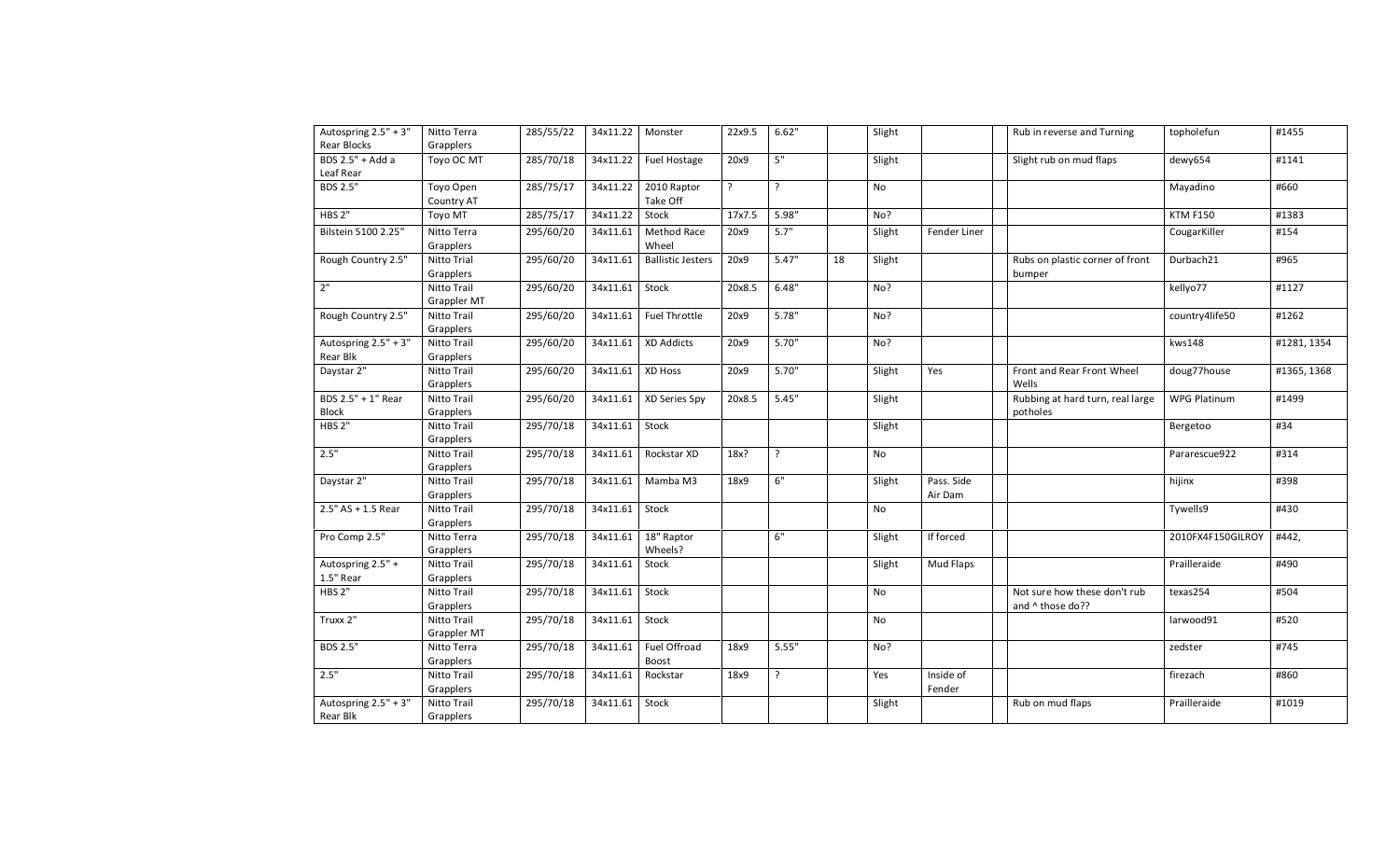| 2" + 1.25" Rear Block               | Nitto Terra<br>Grapplers       | 295/70/18  | 34x11.61 | Stock                |        |       |    | No?    |                         |                                                    | caseyh             | #1154       |
|-------------------------------------|--------------------------------|------------|----------|----------------------|--------|-------|----|--------|-------------------------|----------------------------------------------------|--------------------|-------------|
| Readylift 2"                        | Nitto Trail<br>Grapplers       | 295/70/18  | 34x11.61 | Stock                |        |       |    | No?    |                         |                                                    | dubulator          | #1177       |
| 2"                                  | Nitto Terra<br>Grapplers       | 295/70/18  | 34x11.61 | Stock                |        |       |    | No     |                         | Regular Cab 4x4                                    | jeb99ta            | #1220, 1221 |
| Autospring 2"                       | Nitto Terra<br>Grapplers       | 295/70/18  | 34x11.61 | Stock                |        |       |    | No     |                         |                                                    | bcfx4              | #1345       |
| 2" Daystar                          | 2                              | 295/70/18  | 34x11.61 | Stock                |        |       |    | No     |                         |                                                    | Firemedic26        | #1672       |
| Bilstein 5100 Highest               | Nitto Trail<br>Grapplers       | 295/60/20  | 34x11.61 | <b>XD Addicts</b>    | 20x9   |       | 18 | No?    |                         |                                                    | <b>JRVicHammer</b> | #1771       |
| Zone $2n$                           | <b>BFG All Terrains</b>        | 305/65/18  | 34x12.01 | Stock                |        |       |    | No     |                         |                                                    | Silver2012FX4      | #24         |
| Rancho 2" Quicklift                 | <b>BFG All Terrains</b>        | 305/65/18  | 34x12.01 | Stock                |        |       |    | No     |                         |                                                    | fordfan77          | #823        |
| 2"                                  | <b>BFG All Terrains</b>        | 305/65/18  | 34x12.01 | Stock                |        |       |    | No     |                         | Said no rubbing before Level                       | trev18             | #873        |
| 2"                                  | <b>BFG All Terrains</b>        | 305/65/18  | 34x12.01 | ?                    | 18x8.5 | 5.75" |    | No?    |                         | Said no rubbing before Level                       | trev18             | #1180, 1188 |
| 2"                                  | <b>BFG AT</b>                  | 305/65/18  | 34x12.01 | Stock                |        |       |    | No     |                         |                                                    | musties            | #1682       |
| <b>BDS 2.5"</b>                     | Hankook Dynapro<br>MT          | 315/70/17  | 34x12.4  | Mickey T Cl 2        | 17x9   | 5.5"  |    | Slight | Pulled Inner<br>Fender  |                                                    | SDF150             | #40         |
| HBS <sub>2"</sub>                   | <b>BFG AT</b>                  | 315/70/17  | 34x12.4  | Stock                |        |       |    | No     |                         |                                                    | D.S.F150           | #161        |
| 2"                                  | $\overline{ }$                 | 315/70/17  | 34x12.4  | Stock                |        |       |    | No     |                         |                                                    | 20104x4            | #390        |
| Autospring 2.5"                     | Kelly Safari TSR               | 315/70/17  | 34x12.4  | Raptor Take<br>Off   | 17x8.5 | 6.16" |    | No     |                         |                                                    | <b>Bronccat</b>    | #533        |
| Rough Country 2.5"<br>+ Rear Blk    | Duratracs                      | 315/70/17  | 34x12.4  | Stock                |        |       |    | No     |                         | Close to Upper Control Arm                         | sportsman11669     | #1341       |
| Bilstein 5100 2.25" +<br>Add a Leaf | <b>BFG All Terrain</b>         | 315/70/17  | 34x12.4  | Ford Raptor<br>Stock |        |       |    | No     |                         |                                                    | truetexan84        | #1473       |
| 2.5" Rough Country                  | Goodyear<br>Duratracs          | 315/70/17  | 34x12.4  | Ford Raptor          |        |       |    | No?    |                         |                                                    | <b>BAD FOX</b>     | #1740       |
| Daystar 2"                          | <b>BFG TA KO</b>               | 285/65/20  | 35x11.22 | Stock?               |        |       |    | No?    |                         |                                                    | bmcqueen           | #1400       |
| Autospring 2" + Rear<br>Blk         | <b>BFG TA KO</b>               | 285/65/20  | 35x11.22 | Stock                |        |       |    | No     |                         |                                                    | SD27               | #1404       |
| 2"                                  | Toyo Open<br>Country AT        | 285/75/18  | 35x11.22 | Stock                |        |       |    | No     |                         |                                                    | NorCal-09          | #50         |
| $2.5" + 1"$ Rear BDS                | <b>BFG All Terrain KO</b>      | 285/65/20  | 35x11.22 | Stock?               |        |       |    | No?    |                         |                                                    | narsus             | #1626       |
| Autospring 2.5" + 3"<br>block       | Micky Thompson<br>Baja ATZ     | 318/58/20  | 35x12.52 | Stock                |        |       |    | Slight |                         | Rub on upper control arm                           | ceb                | #985        |
| $2.5" + 3"$ Rear Blk                | Toyo Open<br>Country MT        | 318/60/20* | 35x12.52 | XD Rockers           | 20x8.5 | 6.12" |    | Slight | <b>Brake</b><br>Caliper | *35x12.5x20, Had to grind part<br>of brake caliper | dootech            | #675, 1069  |
| $2.5" + 1"$ Body Lift               | Toyo Open<br><b>Country MT</b> | 318/68/18* | 35x12.52 | Stock                |        |       |    | No?    |                         |                                                    | Russell FX4        | #806        |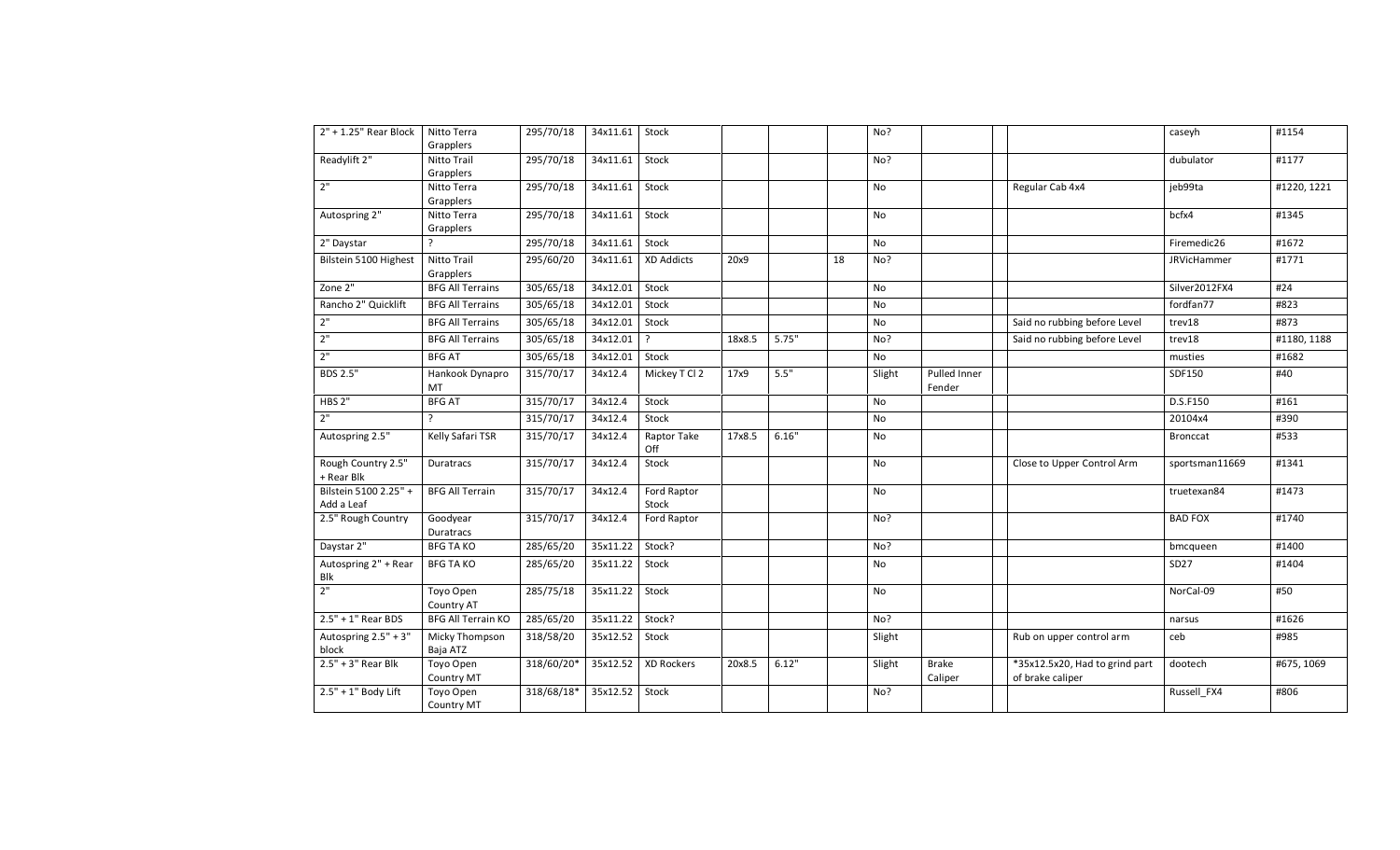| $2.5" + 3"$ Rear Blk       | <b>BFG Mud Terrain</b><br>KM <sub>2</sub> | 318/68/18*       | 35x12.52 XD Spy   |                                          | 18x8.5     | 5.45"          |       | No        |                      | *35x12.5x18                               | cblizz              | #1171             |
|----------------------------|-------------------------------------------|------------------|-------------------|------------------------------------------|------------|----------------|-------|-----------|----------------------|-------------------------------------------|---------------------|-------------------|
| Rough Country 2.5"         | Nitto Mud<br>Grapplers                    | 318/68/18*       | 35x12.52          | Stock?                                   |            |                |       | No?       |                      | *35x12.5x18                               | rocky-f150          | #1424             |
| $2.5" + 3"$ Rear Blk       | MTR Kevlar                                | 318/72/17*       | 35x12.52          | V-Tec                                    | 17x8.5     | 4.75"          |       | Yes       | Front                | *35x12.5x17                               | kingshado           | #22               |
| $2.5" + 3"$ Rear Blk       | Nitto Trail<br>Grapplers                  | 325/50/22        | 35x12.8           | <b>XD Monsters</b>                       | 22x9.5     | 6.13           |       | Yes       | Lower<br>Valance     | Slight rubbing on swaybar at<br>full lock | dootech             | #1114             |
| 2"                         | Duratracs                                 | 325/60/20        | 35x12.8           | Stock                                    |            |                |       | Yes       | Yes                  | 1/4" Wheel Spacer Front &<br>Rear         | 2011 FX4 5.0        | #1041,            |
| 3" Adrenaline + 1"<br>rear | <b>BFG AT KO</b>                          | 315/75/18        | 37x12.5           | Stock                                    |            |                |       | Slight    |                      | Trim front plastic under bumper           | Midknight rider     | #1678             |
| 3" Lift 4wd                |                                           |                  |                   |                                          |            |                |       |           |                      |                                           |                     |                   |
| Type                       | Tire                                      | <b>Tire Size</b> | Inch Tire<br>Size | Wheel                                    | Wh<br>Size | Backspace      |       | Rubbing?  | Trimming             | Notes                                     | Poster              | Post#             |
| 2" Lvl +3" Body            | $\cdot$                                   | 325/60/18        | 33x12.8           | Incubus<br>Crushers                      | 18x9       | 4.52"          |       | No?       |                      |                                           | <b>Blue Deamon</b>  | #211, 217,<br>219 |
| $\cdot$                    | Nitto Trail<br>Grappler                   | 295/70/18        | 34x11.61          | <b>Black Rhino</b><br>Dune               | 18x9       | 4.52"          |       | Yes       | Inside<br>Wheel Well |                                           | CanadaWide          | #182              |
| 4" Lift 4wd                |                                           |                  |                   |                                          |            |                |       |           |                      |                                           |                     |                   |
| Type                       | Tire                                      | <b>Tire Size</b> |                   | Wheel                                    | Wh<br>Size | Backspace      |       | Rubbing?  | Trimming             | Notes                                     | Poster              | Post#             |
| <b>BDS</b>                 | Nitto Terra<br>Grapplers                  | 295/70/18        | 34x11.61          | <b>Gear Alloy</b><br><b>Back Country</b> | 18x9       | 5.00"          |       | <b>No</b> |                      |                                           | Honkytonkmn         | #1564             |
| Rancho                     | Nitto Trail<br>Grappler                   | 295/70/18        | 34x11.61          | XD Monster                               | 18x9       | 4.52"          | $-12$ | Slight    |                      | Full lock with Flex rubs                  | JD1                 | #1625             |
| Rancho W/RS5000            | Nitto Trail<br>Grappler                   | 325/50/22        | 35x12.8           | Fuel Hostage                             | 22x9.5     | 6.03"          |       | Slight    | Minor                | Might by 4x2 Truck, I'm not<br>sure.      | pauloricot          | #538              |
| Rancho                     | <b>BFG All Terrains</b>                   | 325/65/18        | 35x12.8           | KMC                                      | 18x?       | $\overline{?}$ |       | Slight    | Minor                |                                           | rockstarfx4         | #622              |
| Rough Country              | <b>BFG All Terrains</b>                   | 325/65/18        | 35x12.8           | RBP 94R                                  | 18x9       | 5.39"          |       | No?       |                      |                                           | raceredf150         | #746              |
| Rancho                     | Nitto Trail<br>Grappler                   | 325/50/22        | 35x12.8           | <b>BMF Stealth</b><br>Novakane           | 22x9.5     | 5.25"          |       | No        | Minor                | Lower valance trimmed                     | <b>BLACKOUT FX4</b> | #1445             |
|                            |                                           |                  |                   |                                          |            |                |       |           |                      |                                           |                     |                   |
| 6" Lift 4wd                |                                           |                  |                   |                                          |            |                |       |           |                      |                                           |                     |                   |
|                            | Nitto Trail<br>Grapplers                  | 295/70/18        | 34x11.61          | Pro Comp                                 | 18x?       | 5"?            |       | No        |                      |                                           | de_drater           | #244              |
| Pro Comp                   | <b>BFG All Terrains</b>                   | ?                |                   | $\overline{\phantom{a}}$                 | ?          | ?              |       | No        |                      |                                           | 24packman           | #270              |
| Fabtech                    | Nitto Trail<br>Grapplers                  | 295/70/18        | 34x11.61          | Addicts                                  | 18x?       | ?              |       | No        |                      |                                           | Wyocountrykid       | #889              |